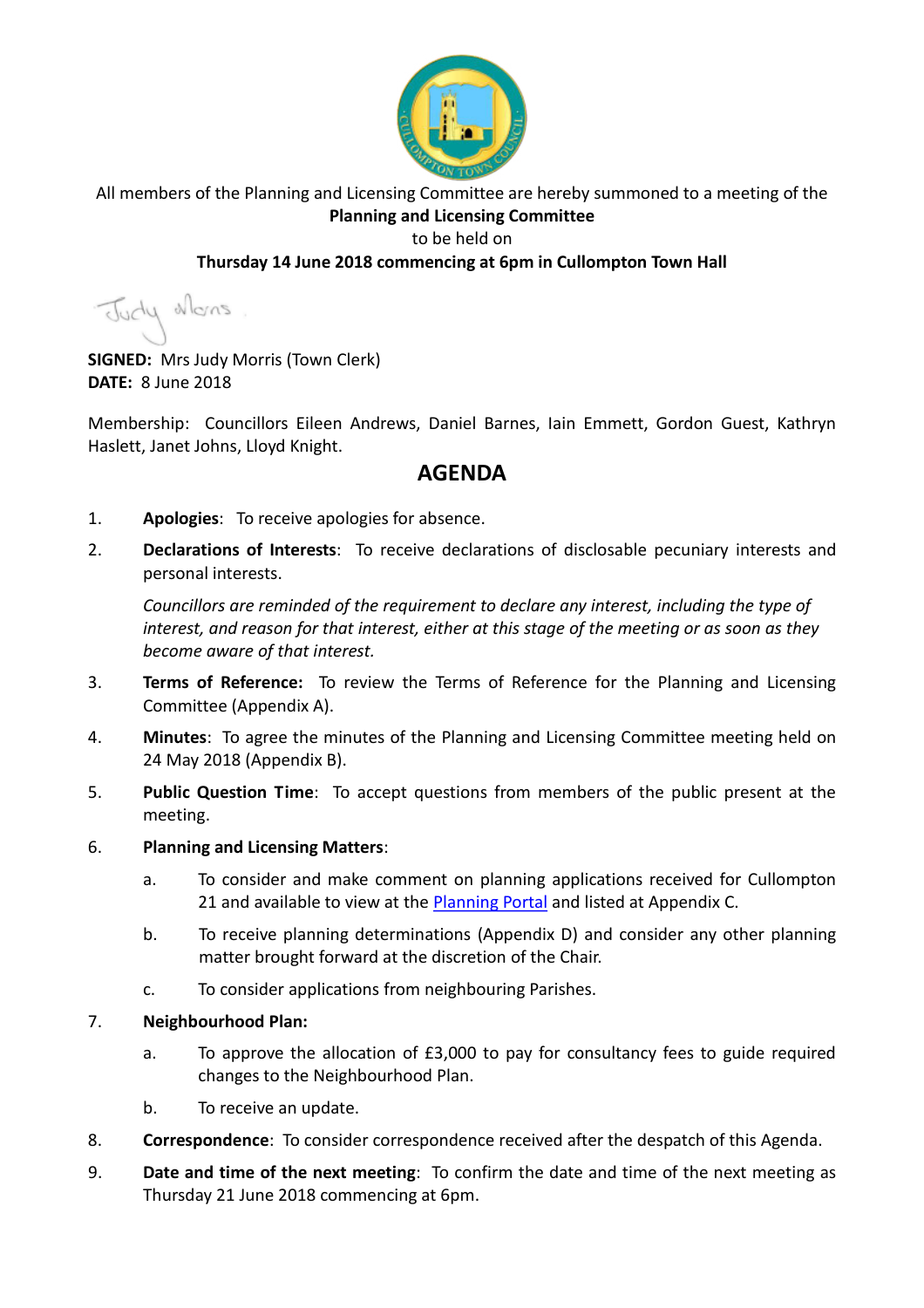## **Planning & Licensing Committee**

## **Terms of reference**

- i. The Committee shall meet twice a month with the Chairman having discretion to call extraordinary meetings as required.
- ii. To respond to all planning and licensing applications where the Council is consulted having due regard for:
	- The National Planning Policy Framework.
	- The Planning Authority's Local Plan.
	- The Conservation Area Management Plan.
	- The Greater Exeter Strategic Plan.
	- The view of parishioners as appropriate.
	- All other information and advice that may be available.
- iii. To represent the council at meetings of Mid Devon District Council's Planning & Licencing Committees and to make written or verbal representation on behalf of the council in the event of a planning or licencing application being appealed.
- iv. The Chairman shall refer any major or contentious planning application to the council for consideration.
- v. To advise the Council as required on all matters associated with the Local Development Plan and any other planning consultation documents.
- vi. To oversee the production and implementation of a Neighbourhood Plan.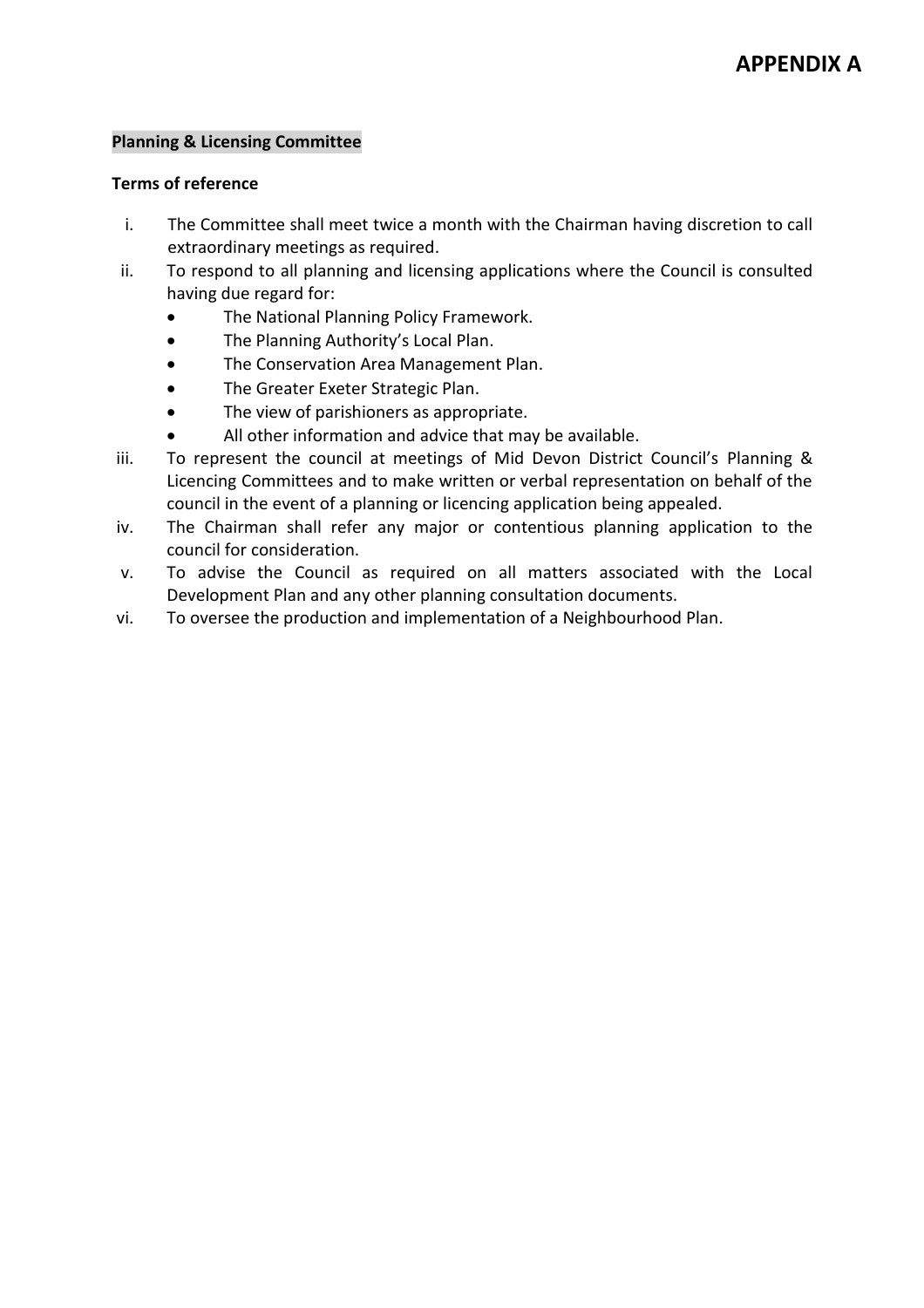

## **Planning and Licensing Committee** held on **Thursday 24 May 2018 commencing at 6pm in Cullompton Town Hall**

Membership: Councillors Eileen Andrews, Gordon Guest, Janet Johns, Kate Haslett and Lloyd Knight.

Those present: Councillors Gordon Guest, Lloyd Knight, Janet Johns, Kathryn Haslett

The Assistant Town Clerk (Clerk)

Councillor Will Jones

# **MINUTES**

- 115. **Apologies**: Apologies were received and accepted from Councillor and Eileen Andrews (personal).
- 116. **Declarations of Interests**: To receive declarations of disclosable pecuniary interests and personal interests. None.
- 117. **Minutes**: The minutes of the Planning and Licensing Committee meeting held on 10 May 2018 were adopted as a true and correct record of the meeting and signed as such. Proposed Councillor Kathryn Haslett, seconded Councillor Janet Johns.
- 118. **Public Question Time**: As there were no members of the public present, this section of the meeting did not take place.

## 119. **Planning and Licensing Matters**:

- a. To consider and make comment on planning applications received for Cullompton 21 and available to view at the **Planning Portal** and listed at Appendix A.
- b. To receive planning determinations and consider any other planning matter brought forward at the discretion of the Chair. None.
- c. To consider applications from neighbouring Parishes. None.

## 120. **Neighbourhood Plan:**

a. To discuss Public Rights of Way (PROW) through the Cullompton North West Extension. There is a Public Right of Way that runs through the NW Extension that will pass between the proposed school and sporting facilities immediately adjacent (Cullompton Bridleway 8). The council has previously supported a proposal to reroute this PROW to prevent this – the developer and DCC footpaths also support this application including that area of the pathway that is just outside the development boundary. As it is a Bridleway, there is a requirement to install a Pegasus crossing for horses. The Chair has concerns that DCC highways may prevent this happening.

**RESOLVED: That, as the developer and DCC Public Rights of Way are content to reroute the Cullompton Bridleway 8 and have installed a Pegasus Crossing and**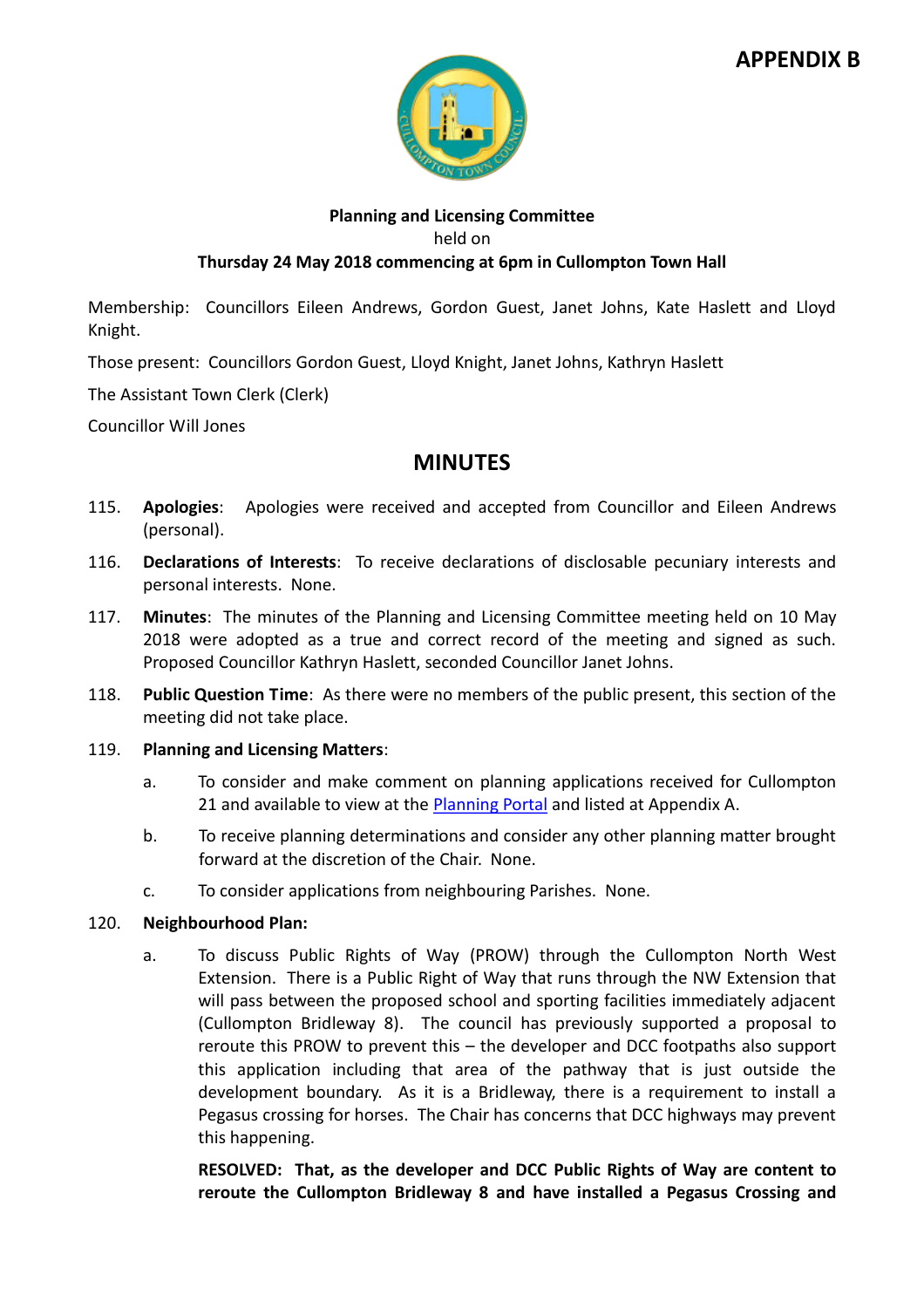**that this is supported by the Town Council, it is strongly recommended that DCC Highways do not prevent the rerouting and improvement of Cullompton Bridleway 8. It is further recommended that the lower portion of Cullompton Bridleway 8 is realigned to link with proposed Pegasus Crossing across NW Extension Spine Road. In addition, it is further recommended that a pedestrian crossing of some sort is installed on Willand Road in the vicinity of St George's Well to provide safe passage for pedestrians using this Public Right of Way, including children walking to and from the proposed Primary School in the NW Extension. Proposed Councillor Kathryn Haslett, seconded Councillor Janet Johns.**

- b. To discuss the installation of Pegasus Crossing on a Bridleway through the Cullompton North West Extension. See 120a.
- c. To discuss the provision and ongoing management of a proposed Community Orchard and Community Garden located in the Cullompton North West Extension. It is necessary to ensure that the garden is large enough to meet the needs of the College Surgery Partnership. In addition, the developer has proposed a community orchard in this area and the longer term management of this orchard should be considered.

## **RESOLVED:**

**That a letter is written to College Surgery Partnership request information on the dimensions of garden required for the proposed garden.**

**That Persimmon Homes is written to requesting information on the proposed Community Orchard.**

**Proposed Councillor Gordon Guest, seconded Councillor Kathryn Haslett.**

- d. To receive a general update. A meeting has been held concerning the Eastern Relief Road as MDDC have resolved to request that the £10.2M currently allocated to make temporary changes to Junction 28 is diverted from this project and is, instead, allocated to the provision an Eastern Relief Road. The Neighbourhood Plan Steering Group felt unable to support the proposed Eastern relief road as there is no route defined at this stage and the route of the road will have a significant bearing on the support received by the Neighbourhood Plan Steering Group and in the wider community. There will be a proposal to spend £3,000 from the Neighbourhood Plan Budget Line in order to engage the services of a Planning Consultant at some point in the future.
- 121. **Correspondence**: To consider correspondence received after the despatch of this Agenda. None.
- 122. **Date and time of the next meeting**: To confirm the date and time of the next meeting as Thursday 14 June 2018 commencing at 6pm.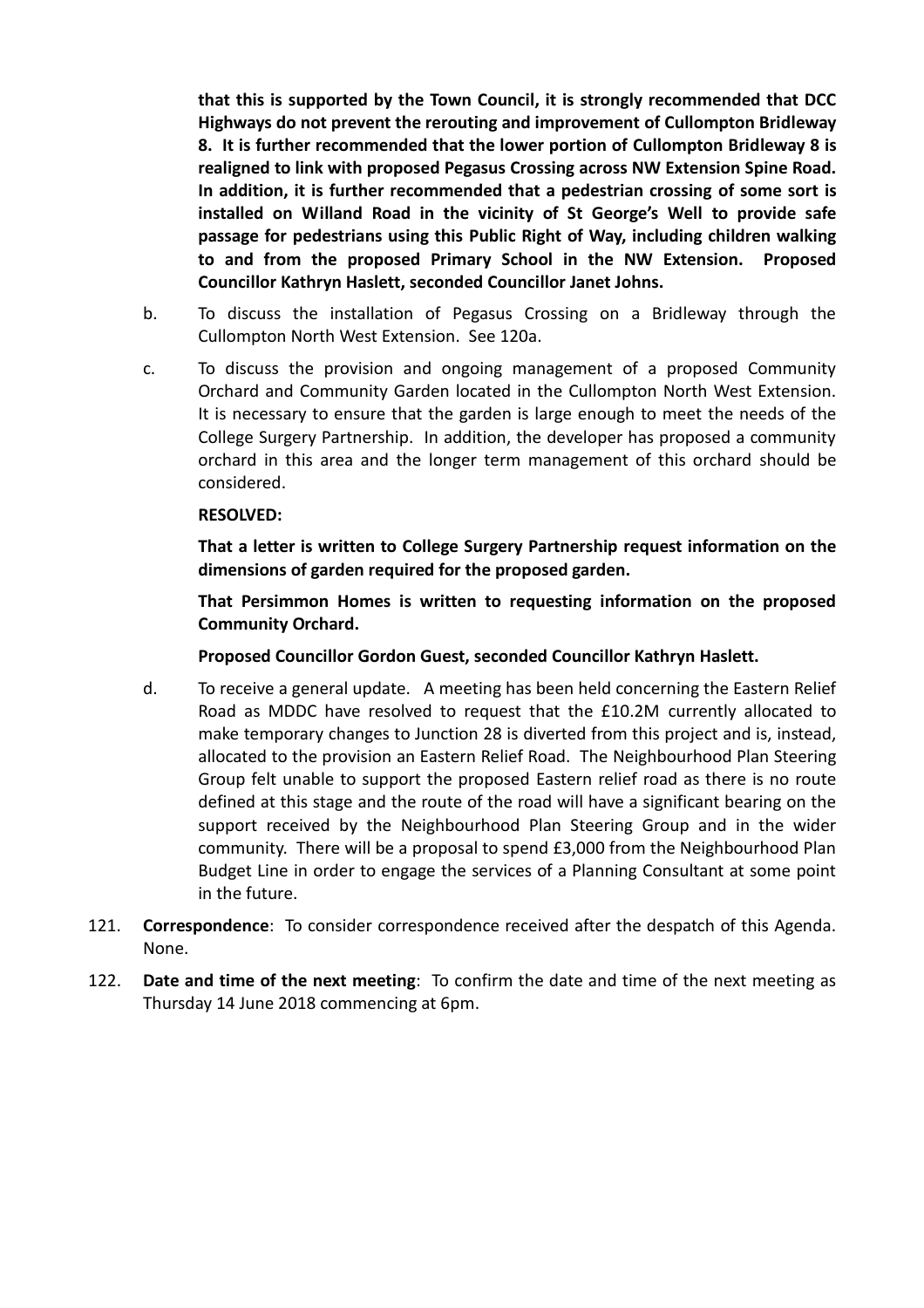## **PLANNING LIST FOR THE MEETING OF THE PLANNING AND LICENSING COMMITTEE ON 24 MAY 2018**

| Application<br><b>Number</b> | <b>Decision Level</b> | Applicant                                                              | <b>Application Location</b>                                                                                                                     | <b>Cullompton Town Council</b><br><b>Comment and Recommendation</b> |
|------------------------------|-----------------------|------------------------------------------------------------------------|-------------------------------------------------------------------------------------------------------------------------------------------------|---------------------------------------------------------------------|
| 18/00646/HOUSE DEL           |                       | Mr & Mrs Derek<br>Freemantle, Mutterton Barn,<br>Mutterton, Cullompton | Installation of french doors, velux roof<br>window and sun pipe at Mutterton<br>Barn, Mutterton, Cullompton.                                    | Recommend grant permission.                                         |
| 18/00675/HOUSE DEL           |                       | Mr Chris Phillips<br>25 Head Weir Road, Cullompton                     | Erection of a rear extension at 25 Head<br>Weir Road, Cullompton, Devon.                                                                        | Recommend grant permission.                                         |
| 18/00698/HOUSE DEL           |                       | Mr & Mrs Totterdell<br>C/o Mrs Diana Norman, XL Planning Ltd           | Erection of single storey rear extension<br>and extension to garage at 16 Conifer<br>Close, Cullompton.                                         | Recommend grant permission.                                         |
| 18/00736/FULL                | DEL                   | AJ & RH Webber<br>Sunnyburrow Farm, Knowle,<br>Cullompton              | Erection of a livestock and general<br>purpose agricultural building at Land at<br>NGR 299642 107304 (Sunnyburrow<br>Farm), Knowle, Cullompton. | <b>Recommend grant permission.</b>                                  |
| 18/00737/FULL                | ldel!                 | Mr J Gregory<br>Gregory Distribution Ltd<br>North Park                 | Erection of extension at Gregory<br>Distribution Ltd, Kingsmill Industrial<br>Estate, Cullompton.                                               | Recommend grant permission.                                         |
| 18/00738/FULL                | ldel!                 | AJ & RH Webber<br>Sunnyburrow Farm<br>Knowle, Cullompton               | Erection of a livestock and general<br>purpose agricultural building at Land at<br>NGR 99651 107295 (Sunnyburrow<br>Farm) Knowle, Cullompton.   | Recommend grant permission.                                         |
| 18/00741/FULL                | <b>DEL</b>            | Mrs Patricia Cooper James<br>48 Parlour Mead, Cullompton               | Replacement of one existing rear<br>window with a UPVC door at 48 Parlour Recommend grant permission.<br>Mead, Cullompton.                      |                                                                     |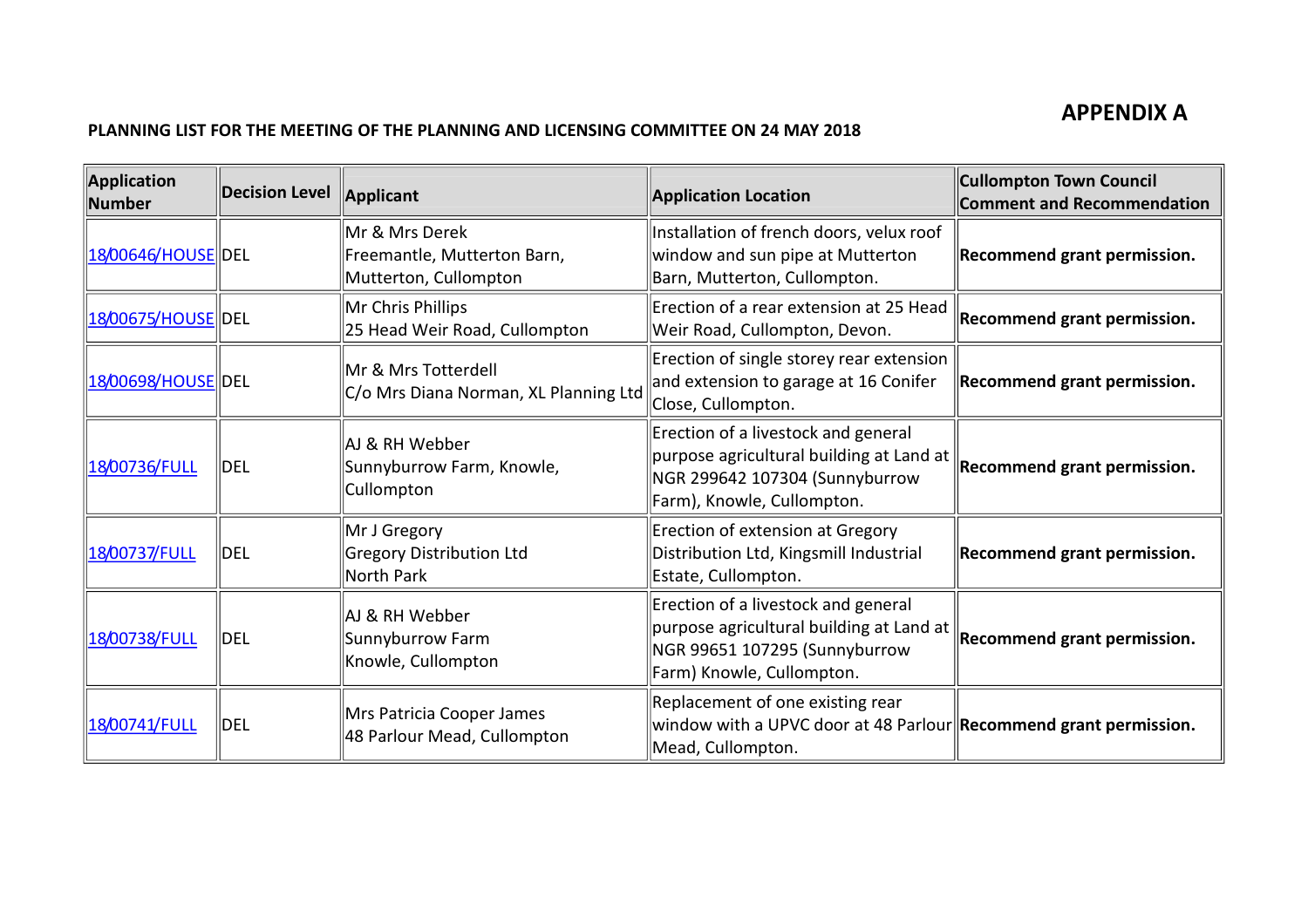# **APPENDIX B APPENDIX C**

### **PLANNING LIST FOR THE MEETING OF THE PLANNING AND LICENSING COMMITTEE ON 14 JUNE 2018**

| Application<br>Number   | $\ $ Expected $\ $<br>Level | Decision Applicant                      | Agent              | <b>Application Location</b> | Proposal                              |
|-------------------------|-----------------------------|-----------------------------------------|--------------------|-----------------------------|---------------------------------------|
| $\ 18/00791/FULL\ $ DEL |                             | Devon Grain Store Ltd                   | Mr James Mcfarlane | Devon Grain Store Ltd       | Erection of a replacement grain dryer |
|                         |                             | Saunders Way                            |                    | Saunders Way                |                                       |
|                         |                             | Kingsmill Industrial Estate $\parallel$ |                    | Kingsmill Industrial Estate |                                       |
|                         |                             | <b>Cullompton</b>                       |                    | Cullompton                  |                                       |
|                         |                             | Devon                                   |                    | llDevon.                    |                                       |
|                         |                             | EX15 1BS                                |                    | EX15 1BS                    |                                       |